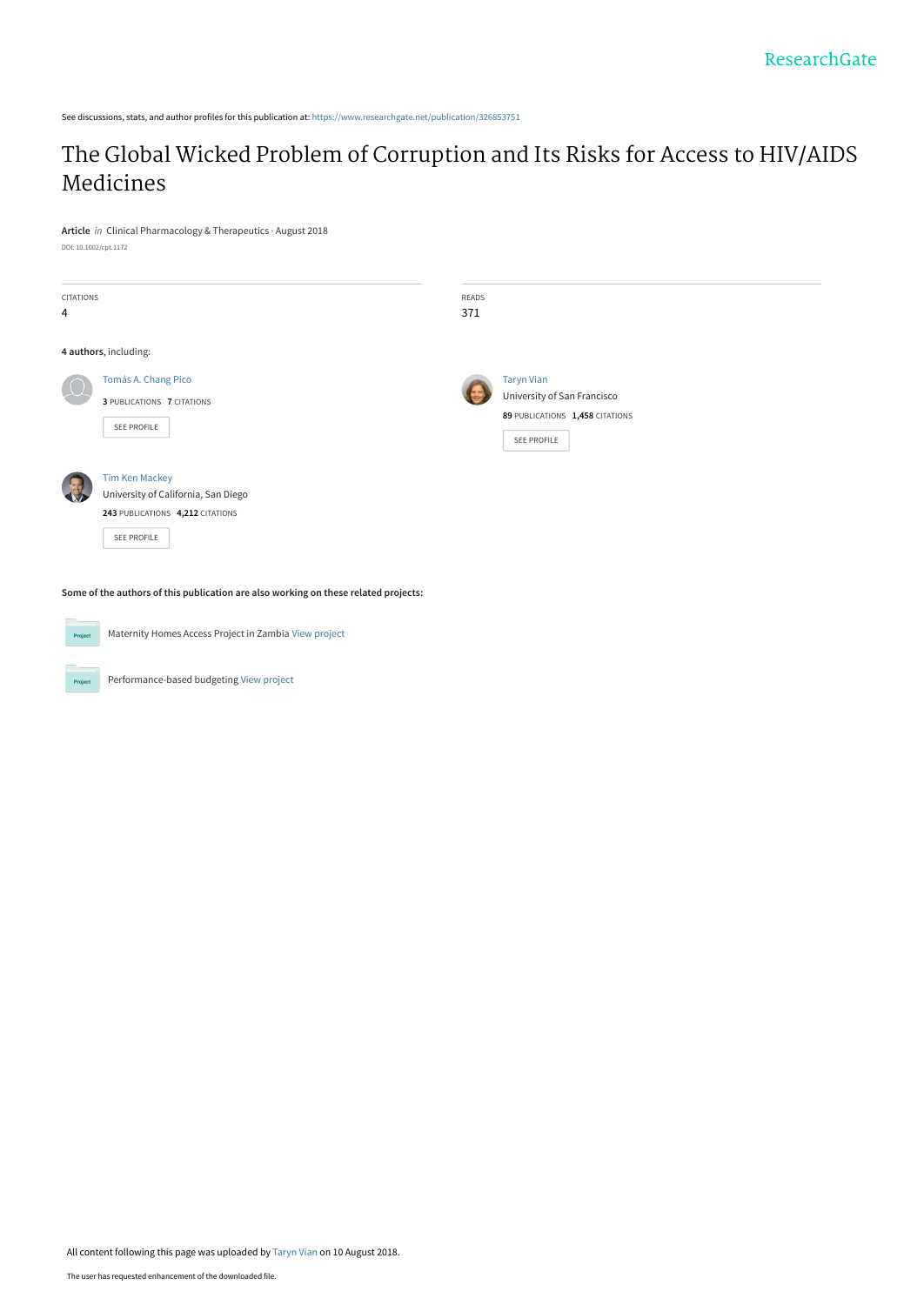# **COMMENTARY**

## The Global Wicked Problem of Corruption and Its Risks for Access to HIV/AIDS Medicines

Jillian Clare Kohler<sup>1,2</sup>, Tomas Chang Pico<sup>3</sup>, Taryn Vian<sup>4</sup> and Tim K. Mackey<sup>5,6,7</sup>

We discuss how corruption affects access to antiretroviral therapies (ARVs) globally. Recent cases of theft of ARVs, collusion, and manipulation in procurement found in countries such as Central African Republic, Bangladesh, Malawi, and Guinea, show there is still much work to be done to reduce the risk of corruption. This includes addressing the structural weaknesses in procurement mechanisms and supply chain management systems of health commodities and medicines.

The global community increasingly faces difficult-to-solve "wicked problems" with multiple causes and complicated dynamics that are seemingly intractable, but where the risks of not acting are great.<sup>1</sup> Corruption, defined by Transparency International as, "the abuse of entrusted power for private gain<sup>"2</sup> is indisputably one of these global wicked problems. It can be grand, involving elites and the highest levels of government; or petty, involving transactions between front-line workers and citizens. Its reach is global.

The World Bank calls corruption the single greatest obstacle to economic and social development. Within the health system, corruption results in financial losses, adverse health consequences, and a loss of public trust, all of which threaten health system sustainability. $3$  Corruption in the pharmaceutical system deserves special attention, given that medicines often represent the largest household health expenditure. Trends in the pharmaceutical system often illuminate those taking place in the health system at large, particularly in terms of corruption.

Within the many processes of the pharmaceutical system, corrupt behavior can be lucrative because suppliers may prioritize profit maximization over public health objectives and systems may lack proper institutional checks to prevent and/or identify problem areas. Deeply embedded institutional corruption in government regulatory or health agencies can compromise leadership decisions and create conditions for corruption to thrive in service delivery. This specifically includes access to and quality of medicines to treat HIV/AIDS, with total international funding estimated at some US \$8.1 billion in 2016 and 17 million people receiving antiretroviral therapy (ARV) at the end of 2015.4 Corruption, which leads to diversion and infiltration of falsified and substandard ARVs, carries serious clinical and public health repercussions. This includes treatment failure, contributing to microbial resistance, risk of opportunistic infection/death, and possible risk of transmission.

The World Health Organization, the World Bank, and the Global Fund to Fight AIDS, Tuberculosis and Malaria, hereafter referred to as the Global Fund ([https://](https://www.theglobalfund.org/en) [www.theglobalfund.org/en\)](https://www.theglobalfund.org/en), have advanced operational and policy solutions that attempt to curb corruption, particularly in the procurement of medicines and other health commodities. Procurement is the principal interface between the public system and medicine suppliers, because public officials seek to acquire the right quantity of drugs in the most cost-effective manner. Estimates suggest that as much as 10–25% of global spending on public medicine procurement is lost to corruption.<sup>5</sup> When procurement processes and supply chain management are compromised, it may inflate drug prices, lead to diversion, and create conditions for corruption, including the infiltration of falsified and substandard medicines.

Medicines purchased in high volumes, such as ARVs for the treatment of HIV/ AIDS, are particularly vulnerable to corruption. In fact, studies have found that the vast majority of falsified and substandard medicines are anti-infective drugs, such

<sup>1</sup> Leslie Dan Faculty of Pharmacy, Munk School of Global Affairs and Dalla Lana School of Public Health, University of Toronto, Toronto, Ontario, Canada; <sup>2</sup>World Health Organization Collaborating Centre for Governance, Accountability and Transparency in the Pharmaceutical System, University of Toronto, Toronto,Canada; <sup>3</sup>Humanist Institute for Co-operation With Developing Countries (HIVOS); <sup>4</sup>Boston University School of Public Health, Boston, Massachusetts, USA; <sup>5</sup>Department of Anesthesiology, San Diego School of Medicine, University of California, San Diego, California, USA; <sup>6</sup>Division of Infectious Diseases and Global Public Health, Department of Medicine, San Diego School of Medicine, University of California, San Diego, California, USA; <sup>7</sup> Global Health Policy Institute, San Diego, California, USA. Correspondence: Jillian Clare Kohler (jillian.kohler@utoronto.ca) doi:10.1002/cpt.1172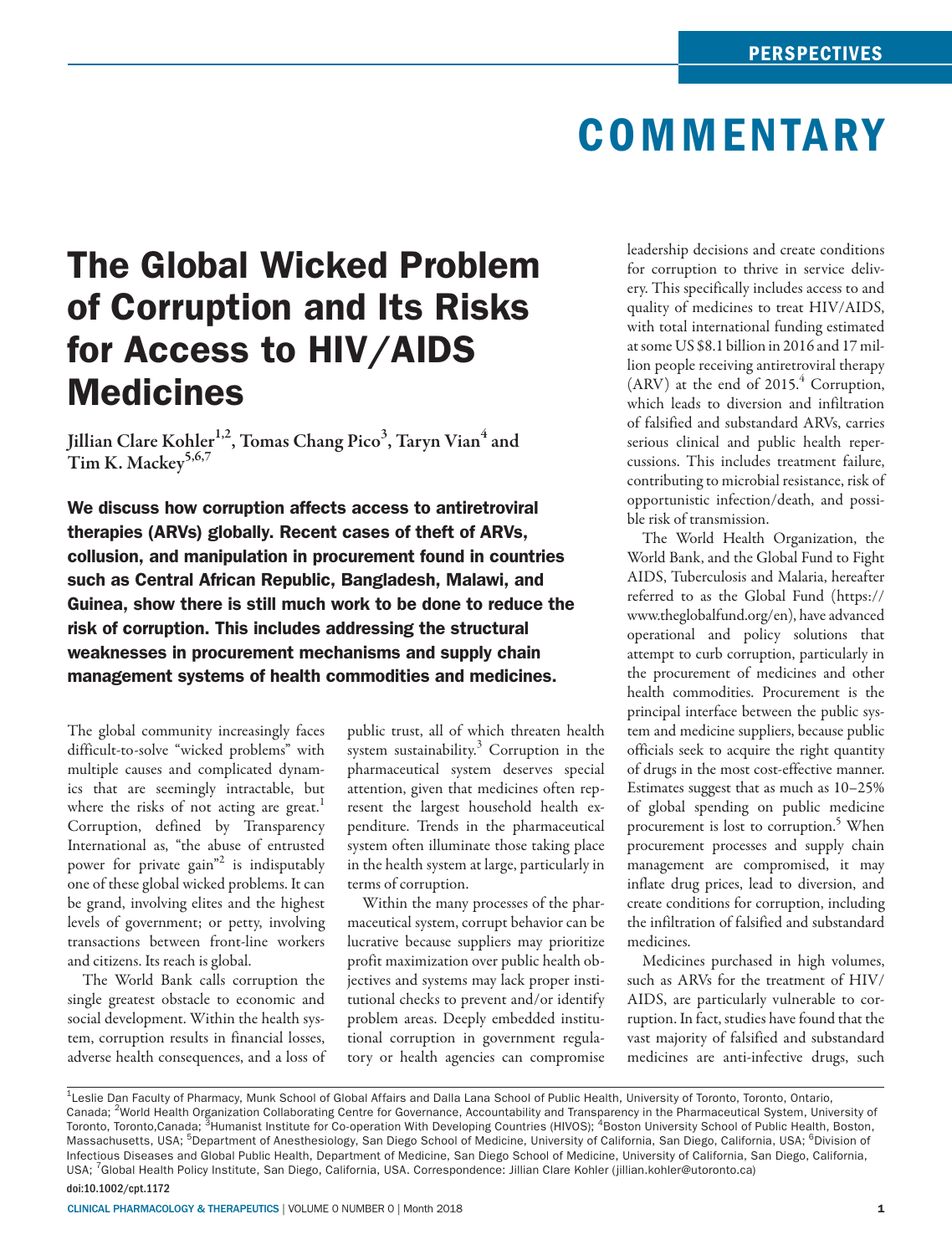as antimalarials, antibiotics, and ARVs.<sup>6</sup> Global organizations that directly finance, procure, and distribute ARVs have been vulnerable to corruption schemes in countries where they operate. In response to public criticism related to such episodes, as but one example, the Global Fund has been proactively strengthening its anticorruption policies and practices. Efforts such as the "I Speak Out Now!" campaign to promote contractors to blow the whistle on corrupt practices are fostered by the Office of the Inspector General. This department works as an internal independent unit of the Global Fund mandated to monitor and audit operations activities and programs.

Despite these efforts, corruption continues to hamper access to ARVs. Recent cases of mismanagement, theft of ARVs, collusion, and manipulation in procurement and other forms of fraud, identified in countries such as Central African Republic, Bangladesh, Malawi, and Guinea, show that even when there is support and technical guidance of international actors, there is still much work to be done. This includes addressing the structural weaknesses in procurement mechanisms and supply chain management systems of health commodities and medicines around the world.

If medicines are only verified for authenticity at regional warehouses, diversion and infiltration of poor-quality medicines can occur downstream in the supply chain unless additional surveillance, testing, and verification (using technologies such as serialization, track and trace, and analytical testing) are in place. $\frac{7}{7}$  Yet, conducting these controls is challenging in countries with poor infrastructure and weak pharmaceutical system governance. More proactive solutions are needed, extending into risk-based assessments/audits, technology adoption, and quality testing of drugs at different points of vulnerability across the supply chain.

Weaknesses in the medicines supply chains of the Global Fund's recipient countries, as notable examples, include poor supply planning and management of drug inventory that can lead to expired medicines and stock-outs of ARVs and HIV test kits and inadequate in-country supply chain oversight of multimillion dollar Global Fund HIV grants.<sup>8</sup> This challenge of the "last mile" in the health supply chain

is one that is increasingly recognized by many international development agencies and global health organizations. In addition, bilateral funding agencies funding the bulk of ARV treatment, such as the US President's Emergency Plan for AIDS Relief and United States Agency for International Development, have supported programs to strengthen surveillance, regulation, and laboratory capacity for drug quality testing to combat falsified medicines.

A growing body of research has focused on the negative impact of corruption on HIV/AIDS treatment access. Researchers have found that the quality of political governance can have a direct impact on the population's access to treatment. They have also shown that the presence of corruption is associated with a reduction in efficiency of imported antiretroviral drugs. One study also found an association between higher levels of perception of corruption and lower ARV coverage.<sup>9</sup>

Still, many questions remain: Are perpetrators of corruption being satisfactorily prosecuted by local authorities after being identified? Are interventions led by international organizations reinforcing or weakening the agency of local law enforcement authorities and/or the national justice system? Also, how can we improve monitoring and evaluation of drug procurement and distribution practices specific to ARVs and international HIV/AIDS funding? Answering these questions will help us understand the effectiveness of anticorruption initiatives vs. gaps that need to be addressed and also develop better mechanisms to improve anticorruption practices at the national and subnational levels. These improvements could have a broad impact on the billions of dollars spent annually in the procurement of quality ARVs in low- and middle-income countries.

The United Nations Special Rapporteur on the Right to Health has called for all states to consider anticorruption laws and policies when regulating the health system. Yet, the lack of internationally agreed on goals, targets, and indicators to measure the impact of corruption on essential medicines' access and quality (such as ARVs) hinders collective action. Specifically, the United Nations Sustainable Development Goals (SDGs) have global goals in place that separately address "good health" and

"corruption." However, they lack a set of cross-sectoral indicators that can specifically address corruption and fraud in HIV/AIDS medicines' procurement and delivery.

SDG Target 3.3 calls for the end of the epidemic of AIDS, whereas Target 3.8 calls for access to safe, effective, quality, and affordable essential medicines and vaccines for all (measured by individuals with health coverage). Neither of these targets specifically takes into account the impact of corruption, although the presence of corruption directly hinders progress toward reducing new HIV cases and achieving goals, such as the Joint United Nations Programme on HIV/AIDS 90- 90-90 targets by 2020. Furthermore, SDG goal 16 addresses corruption in target 16.5 with the aim to "substantially reduce corruption and bribery in all their forms" but does not directly address forms of health or pharmaceutical corruption that go beyond bribery, such as collusion and trading in influence.10

Although the global community and institutions have begun to address health system corruption and its impact on the procurement and distribution of ARVs, current efforts are simply not enough. We need a more comprehensive strategy and corresponding tactics to reduce the risk of corruption. This requires the dismantling of silos within the development community and the advocacy and application of cross-system approaches that will have meaningful traction in the fight against corruption and ensure the end of the HIV epidemic.

#### FUNDING

No funding was received for this work.

#### CONFLICT OF INTEREST

The authors declared no competing interests for this work.

© 2018 American Society for Clinical Pharmacology and Therapeutics

- 1. Kreuter, M.W., De Rosa, C., Howze, E.H. & Baldwin, G.T. Understanding wicked problems: a key to advancing environmental health promotion. *Health. Educ. Behav.* 31, 441–454 (2004).
- 2. Transparency International. What is corruption? [<https://www.transparency.](https://www.transparency.org/what-is-corruption)